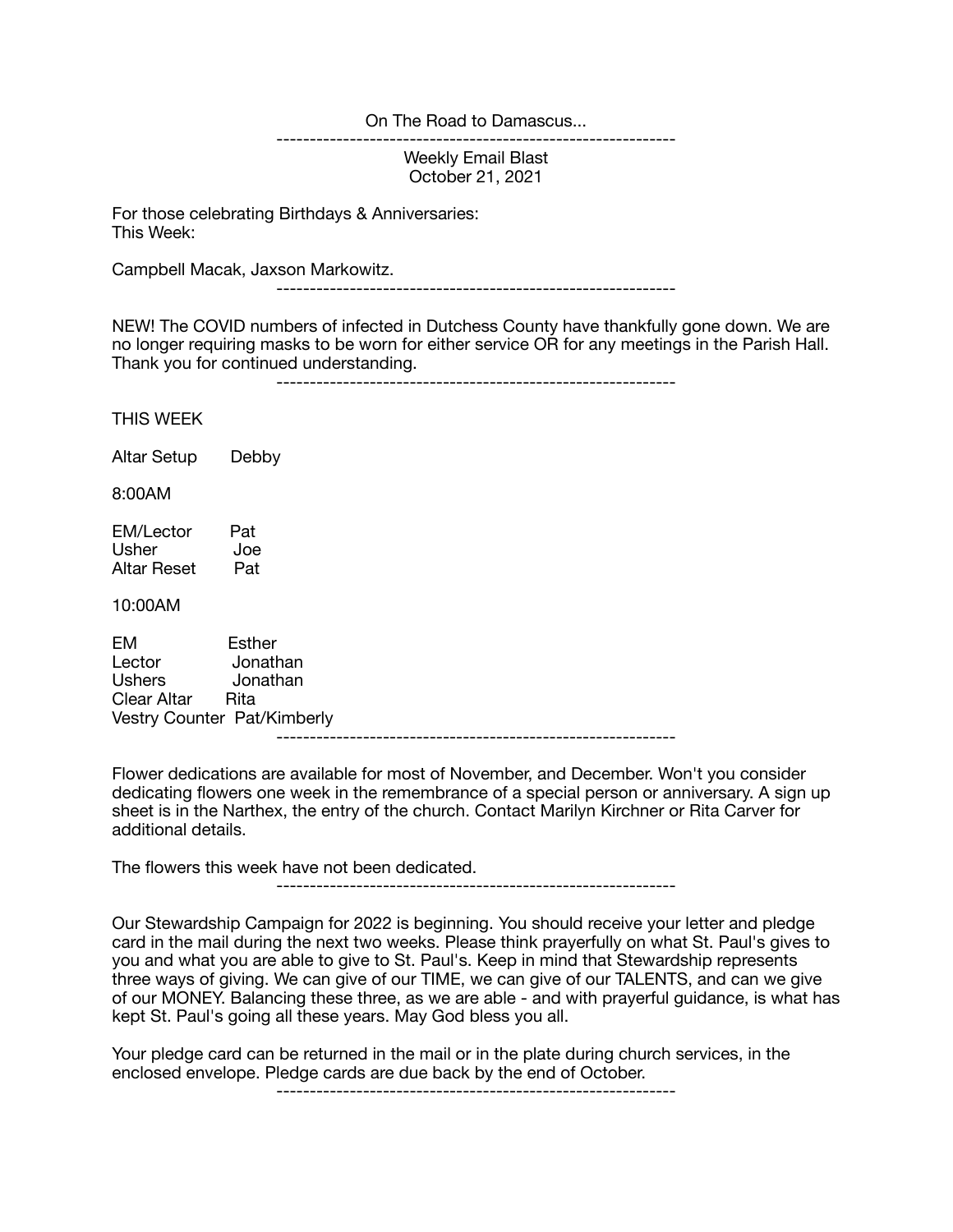The thrift shop is open every Saturday from 10am - 1pm. This is a very important fundraiser for St. Paul's. Please get the word out, but more importantly, stop by and support the shop as you are able.

------------------------------------------------------------

THIS WEEK 10/24 Adult Bible Study @ 11:15 in Church 10/31 - Pledge cards due back 11/7 - Coffee Hour 12/5 - Coffee Hour ------------------------------------------------------------

Special Prayer List

Judy Buechele Rick Harris Linda Rothman (4885 1st. St. N.E #219 St. Petersburg, FL 33703) Rosemary Wright ------------------------------------------------------------ **Reminders** Adams Gift Cards: Year-Round Fundraising - PLEASE CALL GINNY OR DEBBY TO ARRANGE FOR PICKUP. If you shop at Adams or give gift cards as gifts, our ministries benefit from this fundraiser. Thank You! ------------------------------------------------------------ **Communications** If you use Facebook, please like & follow the St. Paul's page (https://www.facebook.com/ stpaulspleasantvalley/?ref=bookmarks) . Also, please invite people you know who may be interested in the mission and outreach ministries at St. Paul's. ALSO, please "Subscribe" to our YouTube channel and let others know about it. Let's get the WORD out! ------------------------------------------------------------ UPDATED Weekly Ministry Schedule First Wednesdays - 5:00 PM Ecumenical Food Pantry: PV United Methodist Church, Volunteers Welcome! OPEN WITH CURBSIDE SIGN-IN AND DELIVERY All Wednesdays: 1:00-2:30 PM Bible Study: Sepe Room, Parish Hall SUSPENDED Fridays: (every week) 6:00 PM: Evening Prayer, Church RESUMED Sundays: 8:00 AM Holy Eucharist Rite I, Church RESUMED 9:45 AM Sunday School, PH SUSPENDED

10:00 AM Holy Eucharist Rite II, Church RESUMED 10:00 AM Micro Service via YouTube (https://bit.ly/2WMf1Kh) -NOW LIVESTREAMING ON FACEBOOK

11:30 AM - 12:00 PM Adult Ed: Sepe Room, Parish Hall RESUMED

------------------------------------------------------------